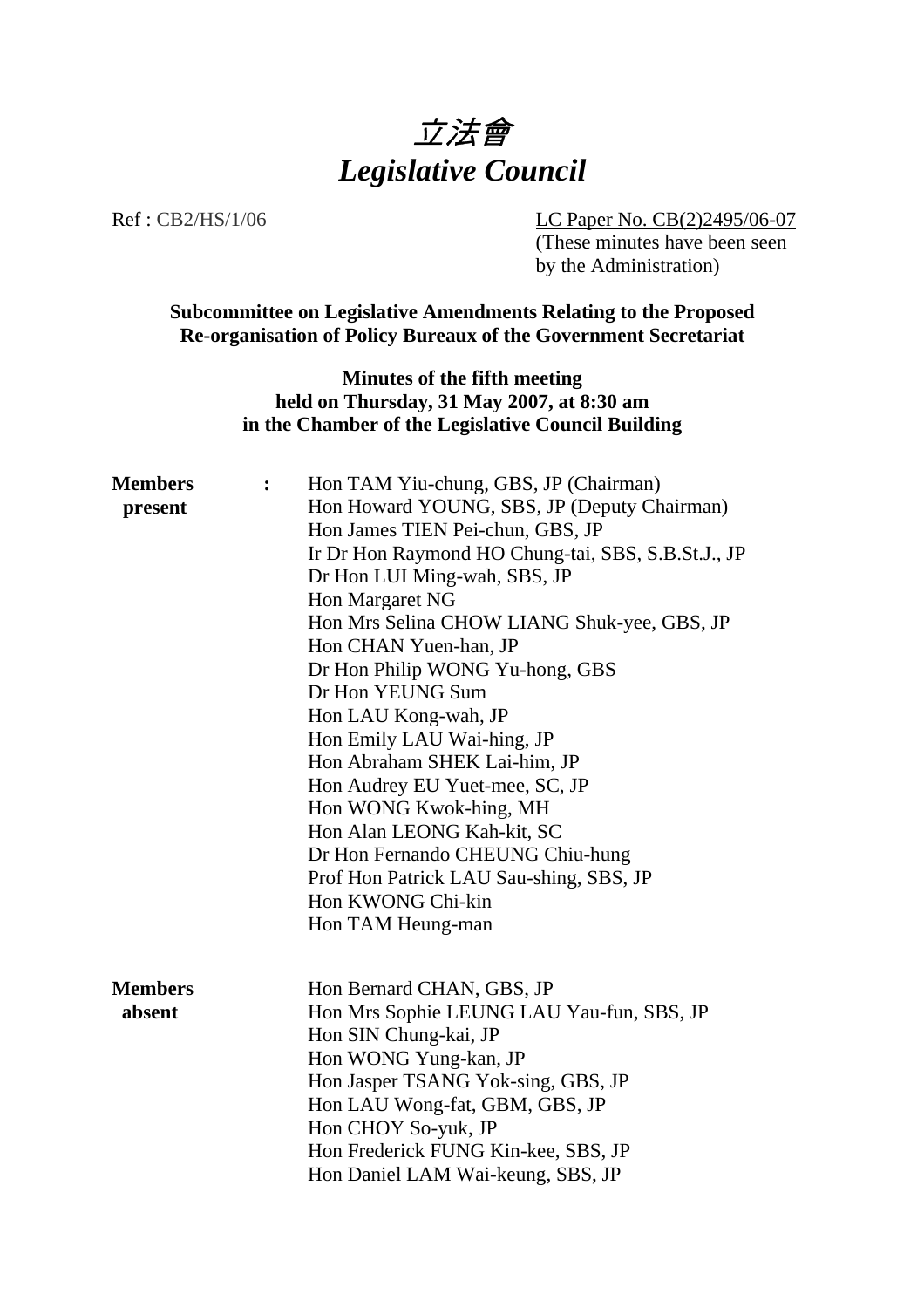|                   | Hon LEUNG Kwok-hung<br>Hon Ronny TONG Ka-wah, SC<br>Hon CHIM Pui-chung                 |
|-------------------|----------------------------------------------------------------------------------------|
| Public Officers : | Item I                                                                                 |
| attending         | Mr Stephen LAM Sui-lung<br><b>Secretary for Constitutional Affairs</b>                 |
|                   | Miss Denise YUE Chung-yee<br>Secretary for the Civil Service                           |
|                   | Mr Ian WINGFIELD<br><b>Solicitor General</b>                                           |
|                   | Mrs Cherry TSE LING Kit-ching<br><b>Permanent Secretary for Constitutional Affairs</b> |
|                   | Miss Jennifer MAK Yee-ming<br>Deputy Secretary for the Civil Service                   |
|                   | Ms Fanny IP Fung-king<br>Danuty Law Drafteman                                          |

Deputy Law Draftsman (Bilingual Drafting & Adm) (Acting)

Ms Vicki LEE Yuet-ming Senior Government Counsel

Mr Gary POON Wai-wing Principal Assistant Secretary for Constitutional Affairs

| <b>Clerk</b> in | Mrs Percy MA                 |  |
|-----------------|------------------------------|--|
| attendance      | Chief Council Secretary (2)3 |  |

**Staff in attendance :** Mr Arthur CHEUNG Senior Assistant Legal Adviser

> Mrs Eleanor CHOW Senior Council Secretary (2)4

Action

**Public** 

**I. Meeting with the Administration** 

**(**CAB F19/6/3/2(2007) - Legislative Council Brief on "Re-organisation of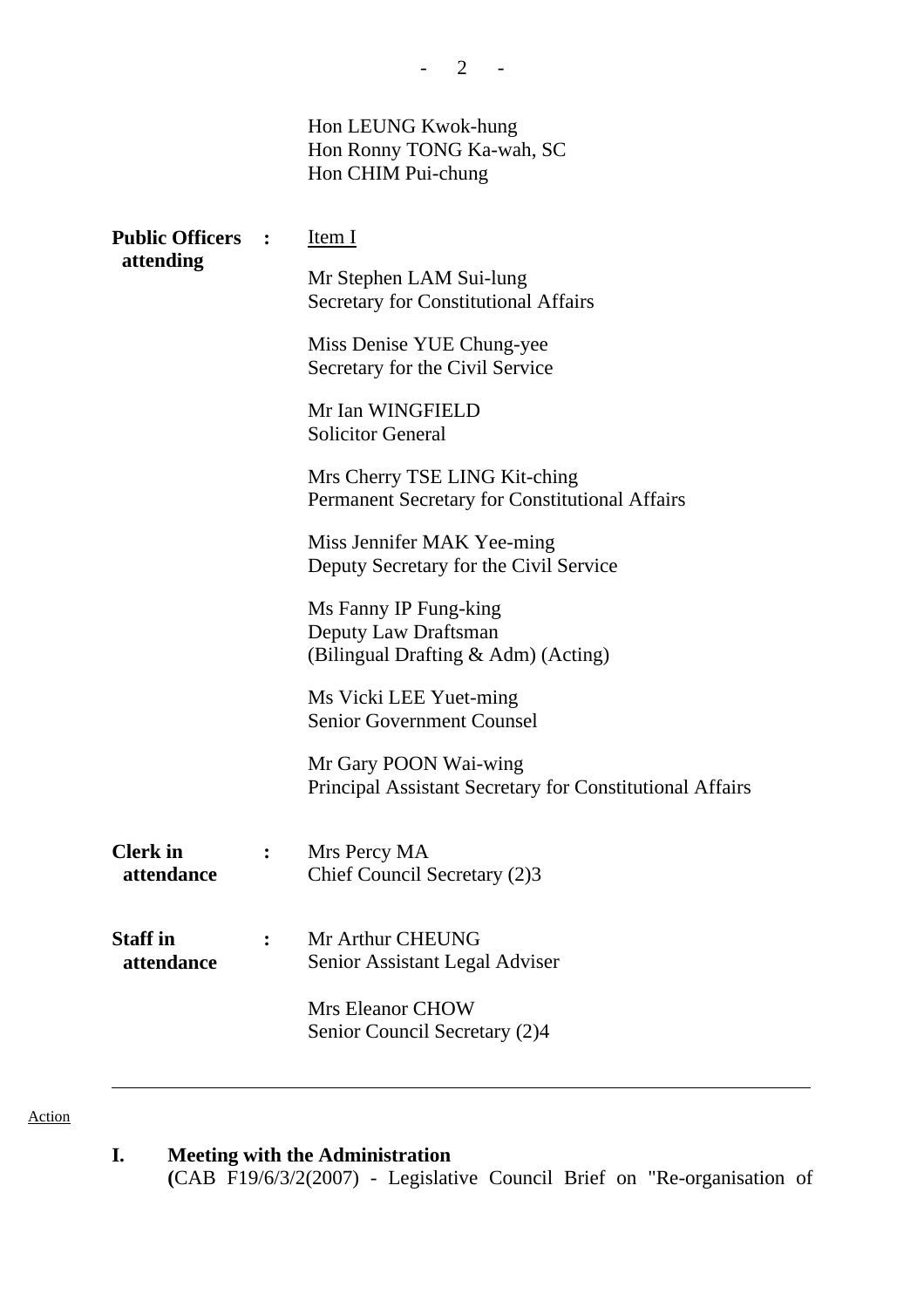$-3 - 3$ 

Policy Bureaux of the Government Secretariat"

CAB F19/6/3/2(2007) - Legislative Council Brief on "Re-organisation of Policy Bureaux of the Government Secretariat : Legislative Amendments"

LC Paper No. CB(2)1868/06-07(01) - Marked-up copy of the draft Resolution under section 54A of Cap. 1

LC Paper No. CB(2)1972/06-07(01) - Background Brief prepared by the Legislative Council Secretariat

LC Paper Nos.  $CB(2)1969/06-07(01)-(08)$  - Eight papers provided by the Administration on transfer of statutory functions

LC Paper No. CB(2)1990/06-07(01) - Administration's paper on "Interpretation and General Clauses Ordinance (Replacement of Schedule 6) Order 2007"

LC Paper No. CB(2)2010/06-07(01) - Response to issue raised by members at the meeting on 28 May 2007

LC Paper No. CB(2)2010/06-07(02) - Administration's paper on "Transfer of Statutory Functions : Summary based on re-organised bureaux")

The Subcommittee deliberated (index of proceedings attached at **Annex**).

2. The Legal Service Division was requested to prepare a paper to address members' query on whether Legislative Council Members could further pursue their disagreement with any aspect of the re-organisation of the policy bureaux of the Government Secretariat.

 (*Post-meeting note* : The paper prepared by the Legal Service Division was issued to members vide LC Paper No. LS90/06-07 on 11 June 2007.)

## **II. Any other business**

3. The Chairman informed members that the next meeting would be held on 31 May 2007 at 2:30 pm.

4. The meeting ended at 10:30 am.

Council Business Division 2 Legislative Council Secretariat 13 July 2007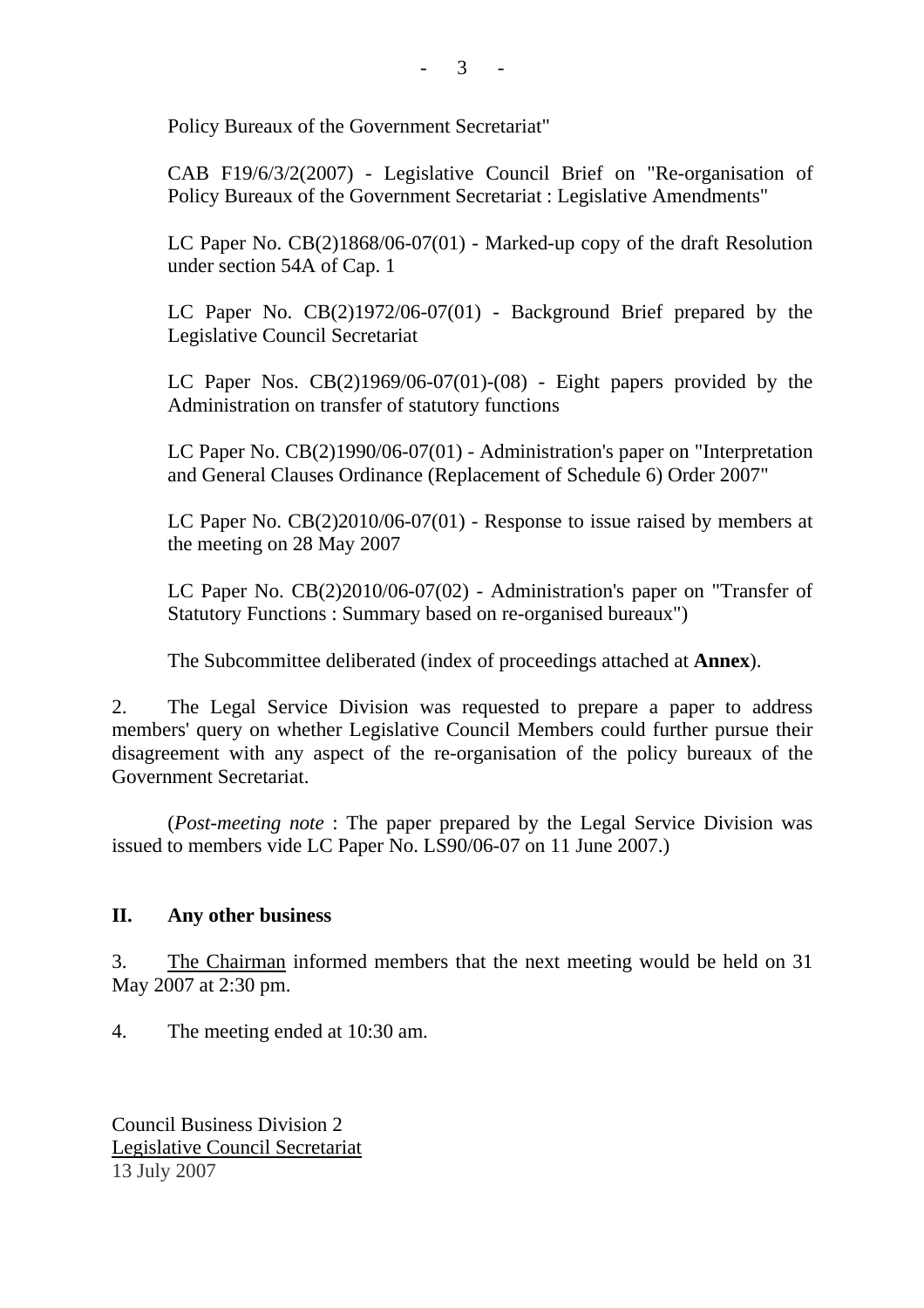## **Proceedings of the fifth meeting of the Subcommittee on Legislative Amendments Relating to the Proposed Re-organisation of Policy Bureaux of the Government Secretariat on Thursday, 31 May 2007, at 8:30 am in the Chamber of the Legislative Council Building**

| <b>Time Marker</b> | Speaker(s)                                                                                                                                         | Subject(s)                                                                                                                                                                                                                                                                                                                                                                                                                                                                                                                                                                                    | <b>Action</b><br>required |
|--------------------|----------------------------------------------------------------------------------------------------------------------------------------------------|-----------------------------------------------------------------------------------------------------------------------------------------------------------------------------------------------------------------------------------------------------------------------------------------------------------------------------------------------------------------------------------------------------------------------------------------------------------------------------------------------------------------------------------------------------------------------------------------------|---------------------------|
| 000616 - 000733    | Chairman                                                                                                                                           | Opening remarks                                                                                                                                                                                                                                                                                                                                                                                                                                                                                                                                                                               |                           |
| 000734-003424      | Admin<br>SALA <sub>2</sub><br>Chairman                                                                                                             | Briefing by the Administration on the<br>transfer of statutory functions currently<br>exercisable by the Secretary for Health,<br>Welfare and Food (LC Paper No.<br>$CB(2)1969/06-07(07))$<br>Scrutiny of the Resolution paragraph by<br>paragraph with reference to Annex B to<br>LC Paper No. CB(2)1969/06-07(07)                                                                                                                                                                                                                                                                           |                           |
| 003425-005058      | Admin<br>Chairman<br>Dr YEUNG Sum                                                                                                                  | Briefing by the Administration on the<br>transfer of statutory functions currently<br>exercisable by the Secretary for Home<br><b>Affairs</b><br>(LC)<br>Paper<br>No.<br>$CB(2)1969/06-07(08))$<br>Scrutiny of the Resolution paragraph by<br>paragraph with reference to Annex B to<br>LC Paper No. CB(2)1969/06-07(08)                                                                                                                                                                                                                                                                      |                           |
| 005059-010128      | Dr YEUNG Sum<br>Chairman<br>Admin<br>Dr Fernando CHEUNG                                                                                            | Proposed transfer of the legal aid portfolio<br>from the Administration Wing of the Chief<br>Secretary for Administration's Office to the<br>Home Affairs Bureau (HAB)                                                                                                                                                                                                                                                                                                                                                                                                                        |                           |
| 010129-010545      | Admin<br>Chairman<br>SALA <sub>2</sub>                                                                                                             | Scrutiny of paragraphs 12 to 14 of the<br>Resolution                                                                                                                                                                                                                                                                                                                                                                                                                                                                                                                                          |                           |
| 010546-020105      | Chairman<br>Ms Emily LAU<br>Admin<br>Dr YEUNG Sum<br>Mr Alan LEONG<br>Dr Fernando CHEUNG<br>SALA <sub>2</sub><br>Ms Margaret NG<br>Mr Howard YOUNG | Views of members on the proposed transfer<br>of legal aid portfolio to HAB -<br>(a) the independence of the Legal Aid<br>Department<br>(LAD)<br>would<br>be<br>undermined;<br>prior consultation<br>$(b)$ no<br>had<br>been<br>conducted with the Legal Aid Services<br>Council, the two legal professional<br>bodies and the public on the proposal;<br>(c) there was potential conflict of interest<br>for LAD to consider legal aid<br>applications for judicial review against<br>decisions made by HAB;<br>(d) whether separate voting could be<br>arranged for the proposal relating to |                           |